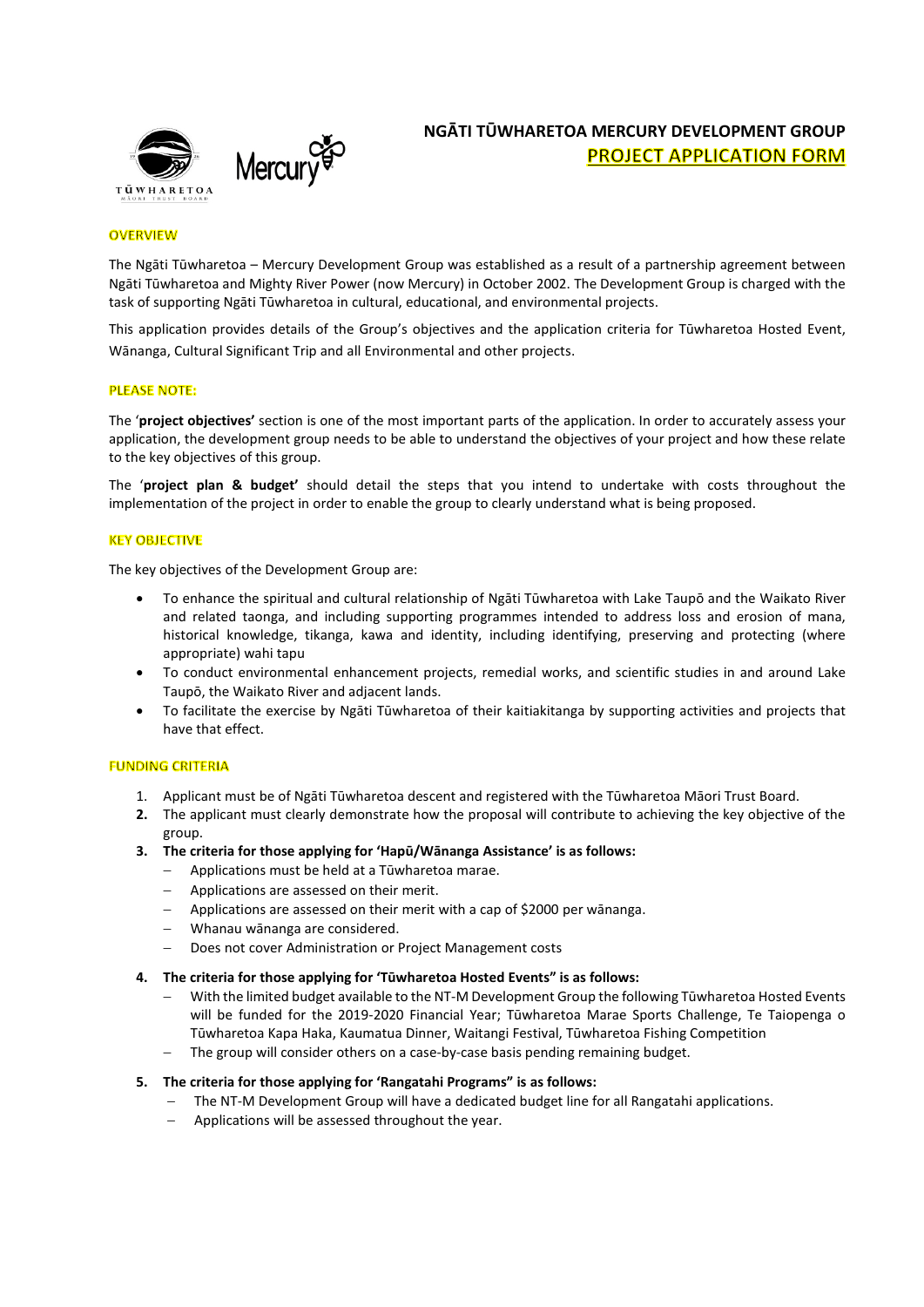- Your program must demonstrate how it drives capacity within our rangatahi.
- **6. The criteria for those applying for 'Environmental / Waahi Tapu and Oral History Projects" is as follows:**
- You must provide a detailed plan and budget outlining step by step the process which will be undertaken and costs.
- You must have the relevant Hapū, Landowners, Council permissions to undertake the mahi. Proof of this is required.
- You must outline how their project aligns to the NT-M Development Group Objectives
- Applications will be assessed on their merit.
- You must clearly demonstrate how the project will be sustained once completed.
- 7. Preference will be given to those applications that have wide benefit and clearly show how the outcomes will be communicated to Ngāti Tūwharetoa at whanau, hapū and/or Iwi level.
- 8. Preference will be given to those proposals that provide written support from hapū and other parties/ organisations.
- 9. If successful, the applicant will be required to provide written feedback to the group on the outcome of their proposal and if required a breakdown of the budget.
- 10. The applicant will also be asked to report back to the group at a suitable time.
- 11. The group retains the right to withdraw funding if agreed project time frames have not been met and/or there has been no communication between the parties.
- 12. The decisions that are made by the Development Group is final.

# **Note:**

1. **Minutes from trustee and/or hapū meeting must accompany application** form with your letter of support from Hapū /Marae/Trust.

# **The committee will not accept:**

- 1. Applications that are incomplete or require further information.
- 2. Projects that will result in direct commercial profits or may be more appropriately funded from other sources.
- 3. Projects that have been completed prior to applying for funding.

The Ngāti Tūwharetoa Mercury Development Group meet every 2 months to consider applications.

| <b>Final Applications Due</b>          | 2022-2023 Meeting Dates                   |
|----------------------------------------|-------------------------------------------|
| Monday 18 <sup>th</sup> July 2022      | Wednesday 27 <sup>th</sup> July 2022      |
| Monday 12 <sup>th</sup> September 2022 | Wednesday 21 <sup>st</sup> September 2022 |
| Monday 7 <sup>th</sup> November 2022   | Wednesday 16 <sup>th</sup> November 2022  |
| Monday 9 <sup>th</sup> January 2023    | Wednesday 18 <sup>th</sup> January 2023   |
| Monday 6 <sup>th</sup> March 2023      | Wednesday 15 <sup>th</sup> March 2023     |
| Monday 1st May 2023                    | Wednesday 10th May 2023                   |
| Monday 26 <sup>th</sup> June 2023      | Wednesday 5 <sup>th</sup> July 2023       |

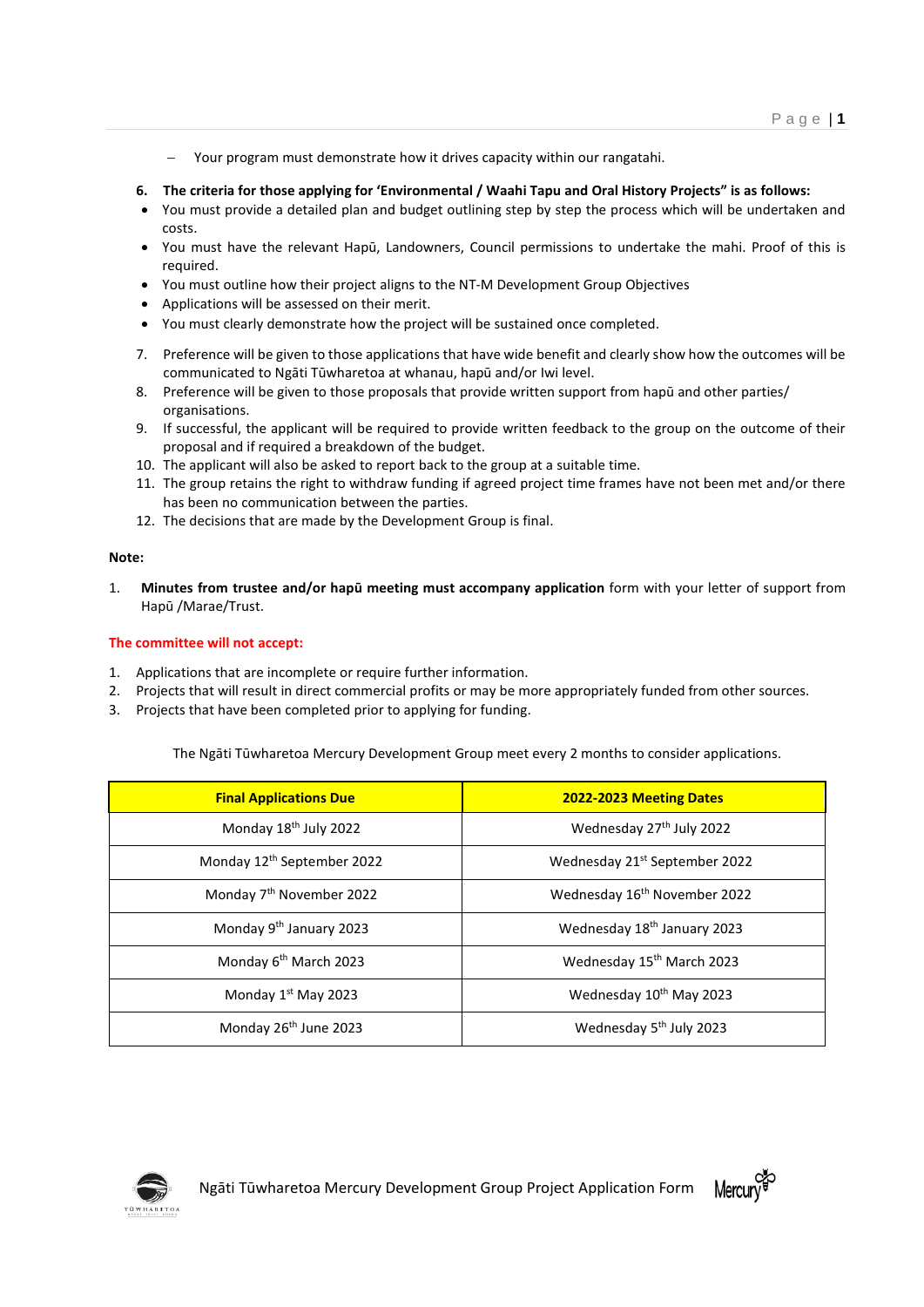| Ngāti Tuwharetoa - Mercury Development Group<br>Mercu<br><b>Project Funding Application Form</b><br>TÜ WILA RETOA                                                                                                         |                                                         |                       |                      |  |  |
|---------------------------------------------------------------------------------------------------------------------------------------------------------------------------------------------------------------------------|---------------------------------------------------------|-----------------------|----------------------|--|--|
| <b>Organisation/Ropu Details</b>                                                                                                                                                                                          |                                                         |                       |                      |  |  |
| 1. Name of organisation/rōpu:                                                                                                                                                                                             |                                                         |                       |                      |  |  |
| 2. Contact person and details<br>Name:                                                                                                                                                                                    |                                                         | <b>Address:</b>       |                      |  |  |
|                                                                                                                                                                                                                           |                                                         |                       | <b>Phone Number:</b> |  |  |
| <b>Designation:</b>                                                                                                                                                                                                       |                                                         | <b>Email Address:</b> |                      |  |  |
| 3. What is the purpose and objective of your organisation/rōpu?                                                                                                                                                           |                                                         |                       |                      |  |  |
|                                                                                                                                                                                                                           | 4. What year was your organisation/rōpu formed?         |                       |                      |  |  |
| 5. Has your organisation/rōpu received funding from other agencies in the past two years?<br>$\Box$ Yes                                                                                                                   | $\Box$ No                                               |                       |                      |  |  |
| <b>Financial Details</b>                                                                                                                                                                                                  |                                                         |                       |                      |  |  |
| 1. What is the Legal Entity of your organisation/rōpu?                                                                                                                                                                    |                                                         |                       |                      |  |  |
| $\Box$ Not a legal entity                                                                                                                                                                                                 | $\Box$ Māori Committee<br>$\Box$ Ahu Whenua Trust       |                       |                      |  |  |
| $\Box$ Charitable Trust                                                                                                                                                                                                   | $\Box$ Incorporated Society<br>$\Box$ Māori Trust Board |                       |                      |  |  |
| $\Box$ Marae Entity                                                                                                                                                                                                       | $\Box$ Whānau Trust<br>$\Box$ Other                     |                       |                      |  |  |
| 2. What are the Account details of your organisation/rōpu?<br>Funding will only be paid into an organisations/rōpu recognised Bank Account.<br>You must provide a verified Bank Account either deposit slip or statement. |                                                         |                       |                      |  |  |
| The method and timing of payments will be at the discretion of the Ngati Tuwharetoa Mercury Development Group<br>GST is to be included in all invoices.                                                                   |                                                         |                       |                      |  |  |



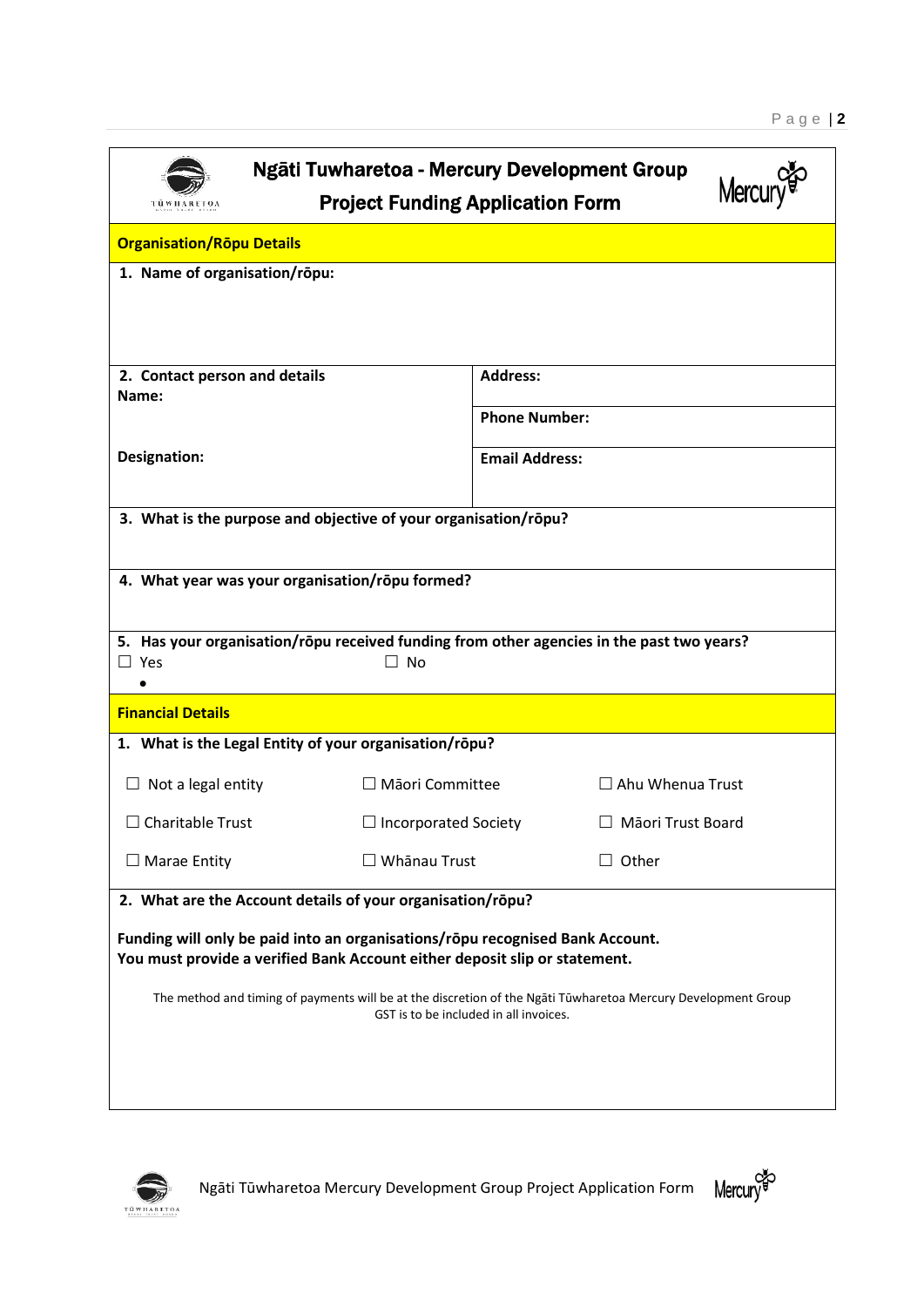| 1. Project Name:<br>2. Project Purpose: (Please describe why you want to do the project.)                                                                              |
|------------------------------------------------------------------------------------------------------------------------------------------------------------------------|
|                                                                                                                                                                        |
|                                                                                                                                                                        |
|                                                                                                                                                                        |
|                                                                                                                                                                        |
|                                                                                                                                                                        |
|                                                                                                                                                                        |
| 3. Project Location: (Please provide a description and physical address of the project location & attach a map if possible.)                                           |
|                                                                                                                                                                        |
| 4. Project Objectives: (Please describe the objectives of your project and how these correspond with the objectives of the                                             |
| Development Group.)                                                                                                                                                    |
|                                                                                                                                                                        |
|                                                                                                                                                                        |
| 5. How many members of your organisation/rōpu will be involved in the project?                                                                                         |
|                                                                                                                                                                        |
| Please list names and roles:                                                                                                                                           |
|                                                                                                                                                                        |
|                                                                                                                                                                        |
|                                                                                                                                                                        |
|                                                                                                                                                                        |
| 6. Are there any other organisations or rōpu involved in your project?                                                                                                 |
| $\Box$ Yes<br>$\Box$ No                                                                                                                                                |
| (If yes, please list organisations or groups involved and whether you have secured or are seeking funding from them also.<br>Provide written evidence where possible.) |
|                                                                                                                                                                        |
| 7. Land ownership & Hapū Support (If applicable): Note: it is the sole responsibility of the applicant to acquire any                                                  |
| consents necessary to undertake works associated with this project, including council consent and permission from neighboring<br>properties                            |
|                                                                                                                                                                        |
| Does your project have written hapu support?                                                                                                                           |
| $\Box$ No If 'yes' please attach written evidence.<br>$\Box$ Yes                                                                                                       |
|                                                                                                                                                                        |
| Does your project require resource consents: (Environmental Applications only)                                                                                         |
| $\Box$ No please attach written evidence from regional council confirming either a Yes or No<br>$\Box$ Yes                                                             |
|                                                                                                                                                                        |



Ngāti Tūwharetoa Mercury Development Group Project Application Form

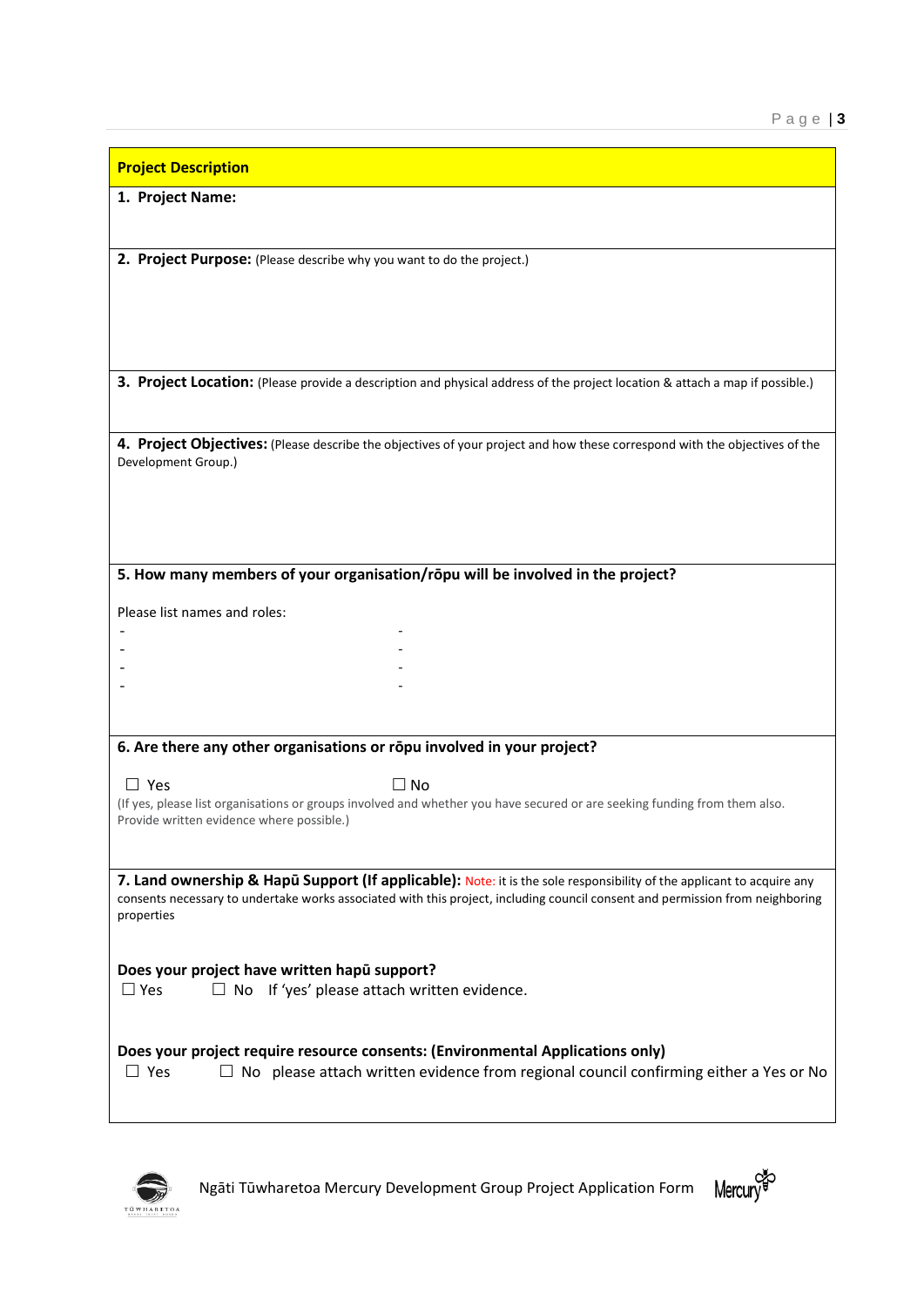|                                     | 8. What group(s) will benefit most from this project?                                                                       |                                              |                                     |                            |                   |  |
|-------------------------------------|-----------------------------------------------------------------------------------------------------------------------------|----------------------------------------------|-------------------------------------|----------------------------|-------------------|--|
|                                     | 9. How will you monitor the progress and success of your project?                                                           |                                              |                                     |                            |                   |  |
|                                     |                                                                                                                             |                                              |                                     |                            |                   |  |
|                                     | 10. Please identify how support from the Development Group will provide value for Ngāti Tūwharetoa:                         |                                              |                                     |                            |                   |  |
|                                     |                                                                                                                             |                                              |                                     |                            |                   |  |
|                                     | 11. What projects has your organisation/rōpu undertaken in the past?                                                        |                                              |                                     |                            |                   |  |
|                                     |                                                                                                                             |                                              |                                     |                            |                   |  |
|                                     | 12. Have you applied to other organisations for financial assistance with this project?                                     |                                              |                                     |                            |                   |  |
| $\Box$ Yes - please list:           |                                                                                                                             |                                              |                                     |                            |                   |  |
|                                     |                                                                                                                             |                                              |                                     |                            |                   |  |
| $\square$ No                        |                                                                                                                             |                                              |                                     |                            |                   |  |
|                                     |                                                                                                                             |                                              |                                     |                            |                   |  |
|                                     | Is there any further information about your project that you wish to include with the application?                          |                                              |                                     |                            |                   |  |
|                                     |                                                                                                                             |                                              |                                     |                            |                   |  |
|                                     |                                                                                                                             |                                              | <b>Project Plan &amp; Budget</b>    |                            |                   |  |
|                                     |                                                                                                                             | (Please attach additional pages if required) |                                     |                            |                   |  |
|                                     | How long will it take to carry out<br>$\square$ 0-6 Months<br>$\square$ 7-12 Months<br>$\square$ 1-3 Years<br>your project? |                                              |                                     | $\Box$ Other               |                   |  |
|                                     |                                                                                                                             |                                              | <b>Stage 1</b>                      |                            |                   |  |
| <b>Start date</b>                   |                                                                                                                             |                                              | <b>Expected</b><br><b>Timeframe</b> |                            |                   |  |
| Key tasks to be completed and Items |                                                                                                                             | Cost(s) - GST Inclusive                      |                                     |                            |                   |  |
|                                     |                                                                                                                             | <b>NTMDG</b>                                 |                                     | <b>Other Organisations</b> | Your organisation |  |
| ٠                                   |                                                                                                                             |                                              |                                     |                            |                   |  |
|                                     |                                                                                                                             |                                              |                                     |                            |                   |  |
|                                     |                                                                                                                             |                                              |                                     |                            |                   |  |
|                                     |                                                                                                                             |                                              |                                     |                            |                   |  |
|                                     |                                                                                                                             |                                              |                                     |                            |                   |  |
|                                     |                                                                                                                             |                                              |                                     |                            |                   |  |
| <b>Total for Stage 1</b>            |                                                                                                                             |                                              |                                     |                            |                   |  |



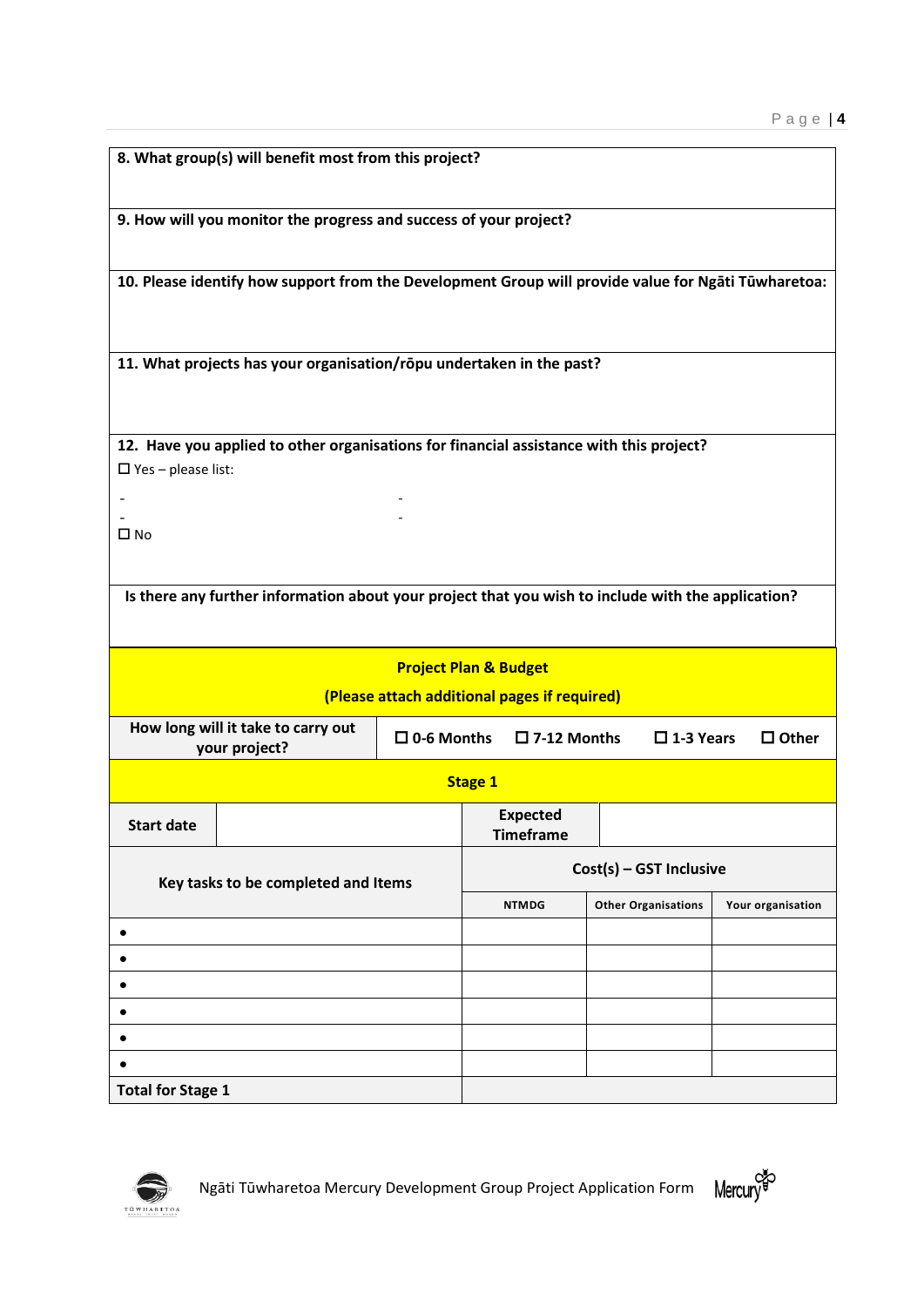| <b>Stage 2</b>                                                 |  |                                            |                                     |                            |                            |                   |
|----------------------------------------------------------------|--|--------------------------------------------|-------------------------------------|----------------------------|----------------------------|-------------------|
| <b>Start date</b>                                              |  |                                            | <b>Expected</b><br><b>Timeframe</b> |                            |                            |                   |
| Key tasks to be completed                                      |  | Cost(s)                                    |                                     |                            |                            |                   |
|                                                                |  | <b>NTMDG</b>                               |                                     | <b>Other Organisations</b> | <b>Your Organisation</b>   |                   |
| $\bullet$                                                      |  |                                            |                                     |                            |                            |                   |
| $\bullet$                                                      |  |                                            |                                     |                            |                            |                   |
| $\bullet$                                                      |  |                                            |                                     |                            |                            |                   |
| $\bullet$                                                      |  |                                            |                                     |                            |                            |                   |
|                                                                |  |                                            |                                     |                            |                            |                   |
| <b>Total for Stage 2</b>                                       |  | \$                                         |                                     |                            |                            |                   |
| <b>Items requested</b>                                         |  |                                            |                                     |                            |                            |                   |
| Key tasks to be completed                                      |  | Cost(s)                                    |                                     |                            |                            |                   |
|                                                                |  |                                            | <b>NTMDG</b>                        |                            | <b>Other Organisations</b> | Your organisation |
| $\bullet$                                                      |  |                                            |                                     |                            |                            |                   |
| $\bullet$                                                      |  |                                            |                                     |                            |                            |                   |
|                                                                |  |                                            |                                     |                            |                            |                   |
|                                                                |  |                                            |                                     |                            |                            |                   |
| \$<br><b>Total for Stage 3</b>                                 |  |                                            |                                     |                            |                            |                   |
|                                                                |  | Your organisation/ropū contribution        |                                     | \$                         |                            |                   |
| <b>Total cost(s) of Project</b><br><b>GST inclusive</b>        |  | Financial support from other organisations |                                     | \$                         |                            |                   |
|                                                                |  | Amount sought from NTMDG                   |                                     | \$                         |                            |                   |
|                                                                |  | <b>Total Cost</b>                          |                                     | \$                         |                            |                   |
| <b>Checklist</b>                                               |  |                                            |                                     |                            |                            |                   |
| Before submitting your application, please sheek that you have |  |                                            |                                     |                            |                            |                   |

Before submitting your application, please check that you have:

- Read the 'Information for Applicants' document and are sure that your proposal meets the application criteria.
- Completed all relevant sections in this application form.
- Attached written endorsement from the relevant hapu with a copy of the minutes from the meeting showing resolution to support your project.
- Signed this application form. (2 people to sign below)
- Attached any other additional information to support this application.